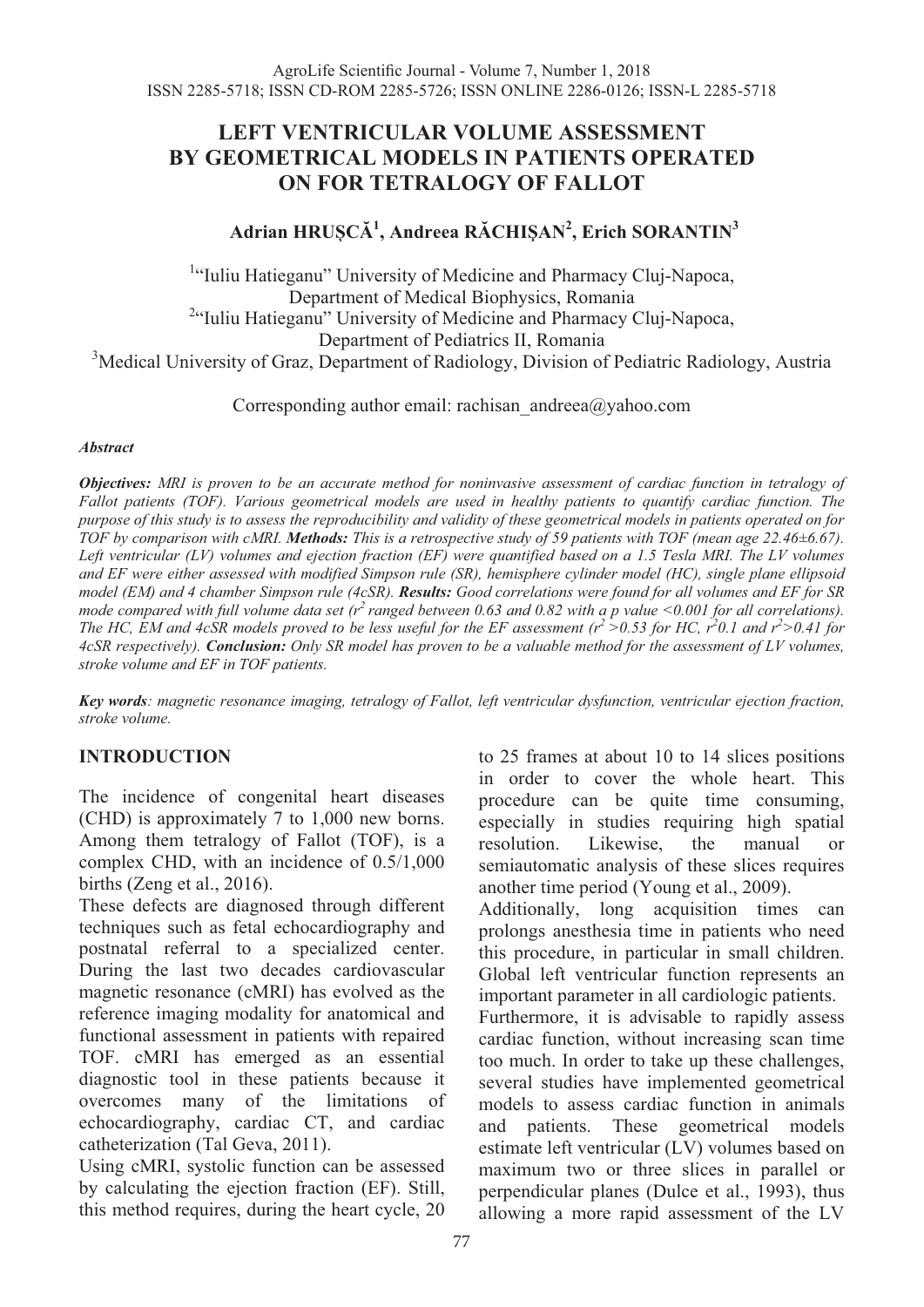volumes and EF. Although these geometrical models were compared with echocardiogram and were validated in healthy humans (Bunck et al., 2009), none of the previous studies has determined whether or not any of these geometrical models is viable in determining cardiac function by comparison with *the gold standard* (cMRI) in patients operated on for tetralogy of Fallot.

*Consequently*, the purpose of this study is to assess the reproducibility and validity of these geometrical models in patients operated on for TOF by comparison with cMRI, which represents the gold standard.

## **MATERIALS AND METHODS**

59 patients with a mean age of 22.46±6.67 years and a male: female ratio of 1.45:1, operated on for TOF, were examined. The cMRI assessment was performed between December 2004 and March 2012 and took into account their gender, the mean age at which they underwent MRI and the assessment of LV volumes and EF through the gold standard as well as by using various geometrical models, as described by Dulce et al., in 1993. The patients were selected from the database of the Division of Pediatric Radiology, Department of Radiology - University of Graz, Austria.

*Image analysis*: All images were assessed in DICOM Viewer version 3.5. The end-diastolic volumes (EDV) and the end-systolic volume (ESV) of the left ventricle were considered to be the largest and the smallest area of the LV area in each slice.

For the cMRI analysis, the window width and level were manually adjusted in order to recognize ventricular morphological characterristics. To measure LV volumes, the LV area was selected using the semiautomatic segmentation parameters in DICOM Viewer. The papillary muscle was excluded from the LV volume during the assessment.

The diameter (D) of the LV volume on the short-axis was measured as the longest distance between the septum and the ventricular wall. The length (L) of the LV was defined as the longest distance from the apex to the valves.

*Data analysis*: The end-diastolic volume (EDV), end-systolic volume (ESV), strokevolume (SV=EDV-ESV) and EF

(EF=SV/EDV) were calculated in all patients with TOF. The calculation was based either on cMRI images of the left ventricle (the gold standard) and on various geometrical models, as described by Dulce et al., in 1993 and van de Weijer Tet et al., in 2012 (Figure 1).





The various geometrical models used to determine the LV volumes and the EF are presented:  $A_i$  - cross-sectional area of the LV cavity in the LA plane;  $A_m$  - cross-sectional area of the LV cavity in the short axis plane, 1- 2 mm below the bicuspid valve;  $A_p$  - crosssectional area of the LV cavity in the SA plane, approximately at the base of the papillary muscles; D - diameter of the LV cavity in the short axis plane, 1-2 mm below the bicuspid valve; L - the longest axis of the LV in the LA plane; S1, S2, S3 … 1 mm SA slices from the top to the bottom of the left ventricle.

*Statistical analysis*: The values of the LV volumes and the EF determined by cine-MRI were presented as mean values. The correlations between the LV volumes and the EF, determined through various geometrical models vs the LV data-set obtained through cine-MRI (the gold standard) were assessed by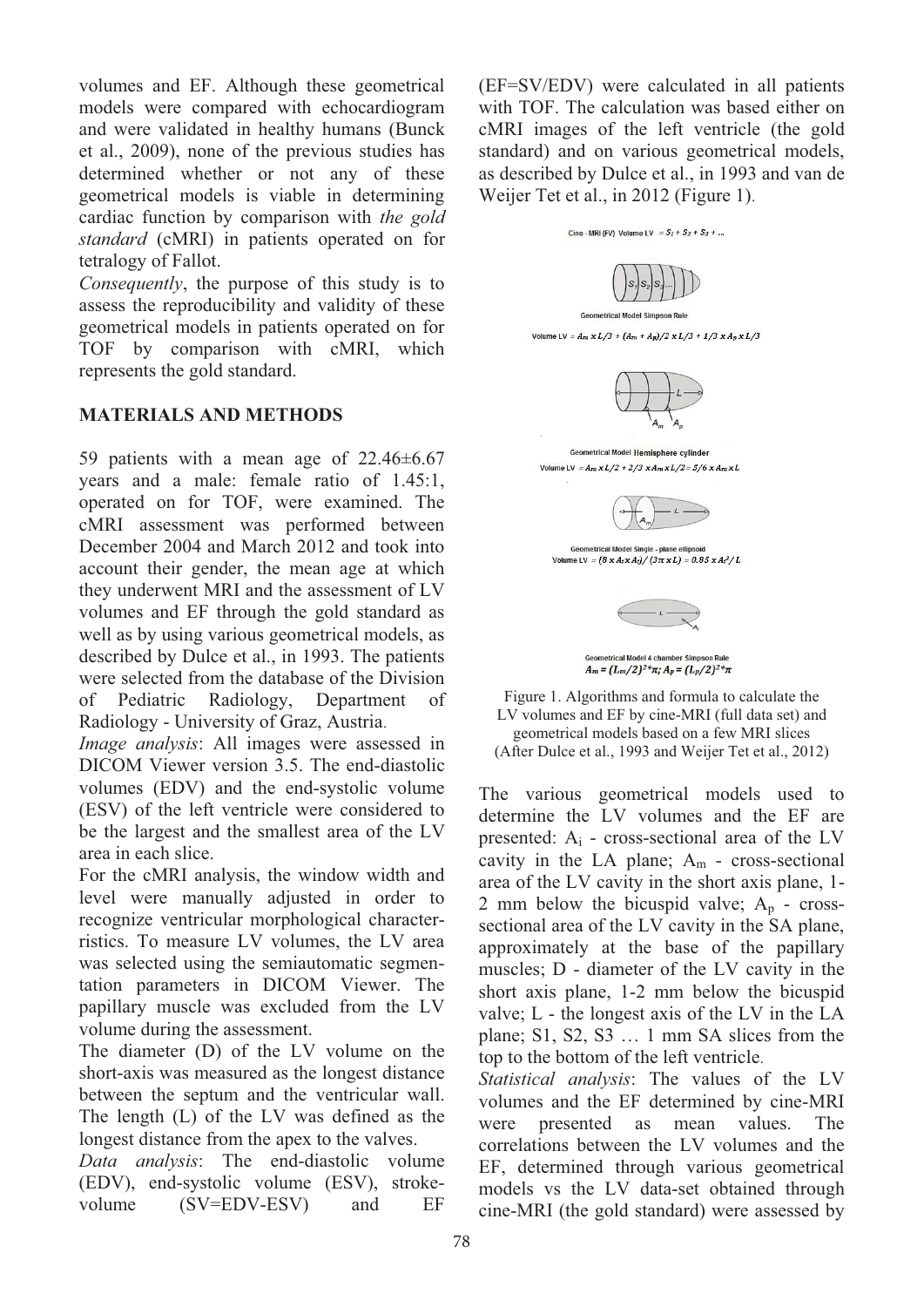linear regression.  $R^2$  and p values were reported for all regression analyses. The  $p<0.05$  value was considered statistically significant. The difference between the geometrical models and the MRI data was assessed using the one-way ANOVA test.

#### **RESULTS AND DISCUSSIONS**

The values of the LV volumes and EF, calculated using the gold standard and various geometrical models, are listed in Table 1.

Table1. LV volumes and EF determined by cine MRI (FV) and various geometrical models

|                                        | $EDV(\mu I)$       | $ESV(\mu I)$            | $SV( \mu l)$            | EF%                     |
|----------------------------------------|--------------------|-------------------------|-------------------------|-------------------------|
| Cine-MRI<br>(FV)                       | $128.2 \pm 33.0$   | $53.8 \pm 18.2$         | $74.4 \pm 18.0$         | $58.6 \pm 5.9$          |
| Simpson<br>Rule (SR)                   | 123.6±33.9<br>(NS) | $48.6 \pm 16.2$<br>(NS) | $75.2 \pm 21.2$<br>(NS) | $60.9 \pm 6.7$<br>(NS)  |
| Single-<br>plane<br>ellipsoid<br>(EM)  | $113.4 \pm 37.0*$  | $45.9 \pm 23.0*$        | $73.0 \pm 18.6$<br>(NS) | $57.8 \pm 8.2$<br>(NS)  |
| Hemisphere<br>-cylinder<br>(HC)        | 144.2±41.8*        | $59.6 \pm 20.8$<br>(NS) | $74.4 \pm 18.0$<br>(NS) | $58.6 \pm 5.9$<br>(NS)  |
| 4 chamber<br>Simpson<br>Rule<br>(4cSR) | $100.4 \pm 35.7*$  | $40.8 \pm 17.8*$        | 59.6±26.9*              | $59.2 \pm 11.8$<br>(NS) |

The model relying on Simpson's rule was the only one to yield statistically indifferent values for the LV volumes and the EF by comparison with the gold standard. As far as the EF is concerned, no differences were noted by the single-plane ellipsoid model and the hemisphere cylinder model or by 4 chamber Simpson's rule (apical 4-chamber view). The EF was quantified by geometrical models vs cine-MRI. Pearson's correlation coefficient (r) and  $R^2$  can also be identified in Figures 2-5.



Figure 2. Scatter-plot showing the correlation between EF-FV and EF-SR





Figure 4. Scatter-plot showing correlation between EF-FV and EF-HC



Figure 5. Scatter-plot showing weak correlation between EF-FV and EF-4cSR

The geometrical model based on Simpson's rule was the only one to provide perfectly accurate absolute values for the LV volumes and the EF. Despite the fact that these correlations were statistically significant, only the SR model showed a linear regression with a Pearson correlation coefficient >0.75. The other three models showed a poorer correlation, with correlation coefficients <0.75 and  $R^2$  < 0.53. Since the geometrical model based on Simpson's rule presented the best correlations for the EF calculated, we performed the linear regression analysis of the EDV, ESV and SV of the LV by comparison with the gold standard. The recorded  $\overline{R}^2$  values ranged between 0.76 and  $0.82$ , with  $p<0.001$  for all assessed correlations. For EDV and ESV, the Pearson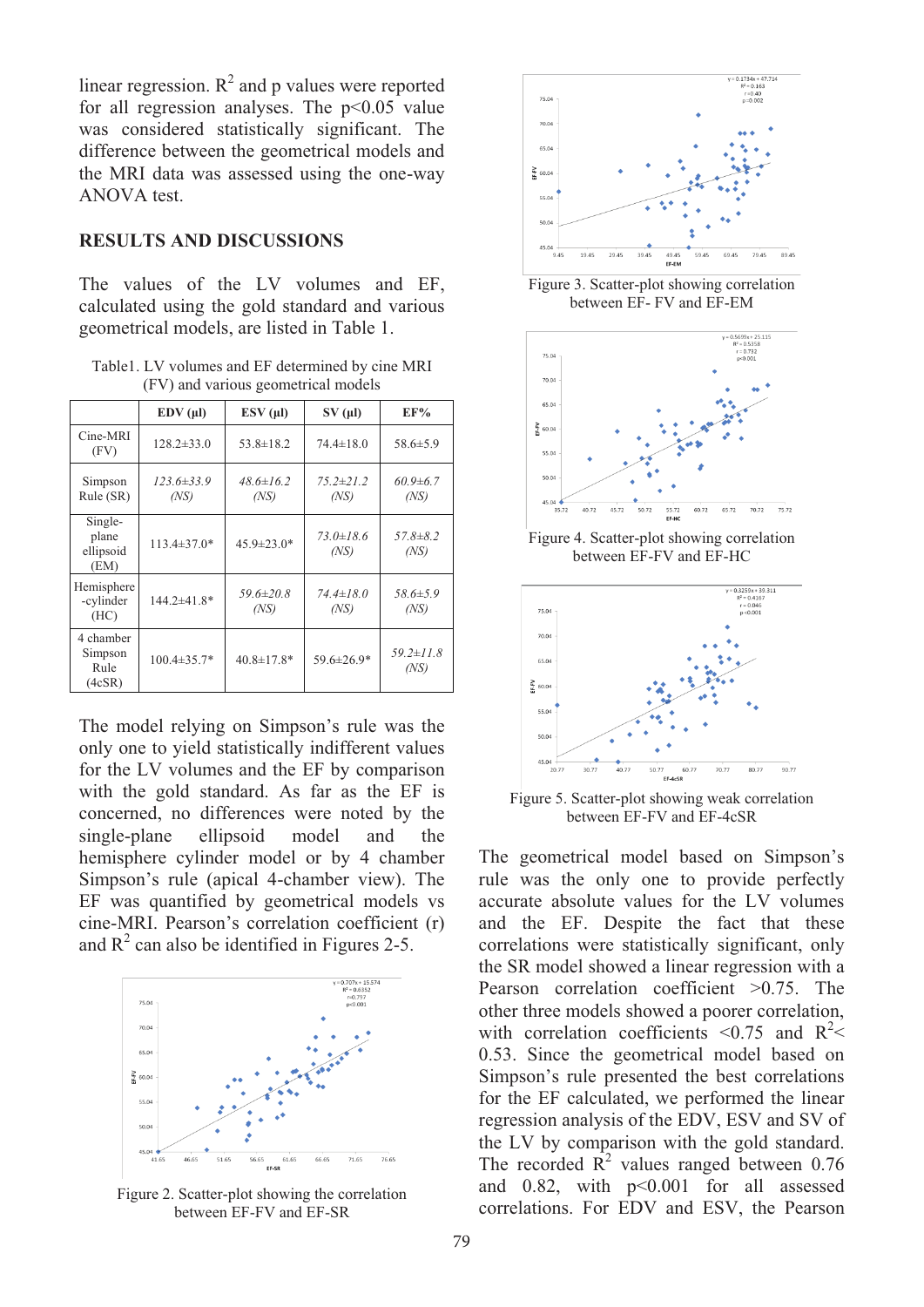correlation coefficient obtained was of 0.909 and 0.908 respectively.

The number of patients with repaired TOF, many of them with considerable cardiac and non-cardiac disease burden, is growing rapidly (O'Rourke RA, 2000). Most of the studies concerning LV measurements by cMRI were based on healthy volunteers or patients with acquired heart disease (Hudsmith et al., 2005). Few studies have addressed reproducibility of volumetric measurements by cMRI in patients with repaired TOF (Heehan et al., 2010) and, to our knowledge, no studies were conducted in operated TOF patients concerning the LV assessment by geometrical models.

There are some particularities in pediatric patients characterized by higher heart rates, more significant variations in the breathing cycle and lower LV dimensions. Echocardiogram is currently the most common examination method. Nevertheless, the results for left ventricular volumetry are less accurate, especially in the case of surgically modified ventricles (Kai Thorsten Laser et al., 2010).<br>Additional drawbacks include a bad Additional drawbacks include a assessment-reassessment correlation and weaker acoustic windows with weight gain. Cardiovascular magnetic resonance imaging (cMRI) is considered a first-line technique in the assessment of LV volumes, EF and myocardial mass, given its high accuracy and reproducibility (Pennell et al., 2004). It does not depend on irregular geometric shapes. Cardiac computed tomography (CT) provides very reproducible measurements of the LV volumes, with good spatial resolution and contrast, but it is not advised in pediatric patients, given the exposure to radiation and intravenous injection of iodine based contrast material. LV kinetics and its impact on longterm clinical evolution are more and more acknowledged in patients with TOF, after surgical repair (Geva et al., 2004). The differences in synchronicity characterizing the segmental contractions of the LV suggest the presence of ventricular mechanical dissynchrony after TOF repair (Raedle-Hurst et al., 2009). The geometrical distortion of the LV subsequent to TOF repair develops due to septal changes and to the RV volume overload, which makes the assessment of the LV ever more complex.

In this study, we aimed to assess the viability of a series of geometrical models in quantifying the LV volumes and EF by comparison with the gold standard (cMRI). The comparison between these models and cMRI showed that Simpson's rule was the only model for which no significant statistical differences from the gold standard were recorded, for all calculated parameters. The values obtained using Simpson's rule for the LV volumes, SV and EF correlated well with the data obtained using the gold standard. Likewise, the EF calculated by the single-plane ellipsoid model and the hemisphere cylinder model showed good correlation coefficients with the full data set obtained by the standard method. Although these results are new for MRI applications, previous studies have already pointed out their importance. Still, different imaging methods were used (Bunck et al., 2009). All studies conducted on healthy animal models revealed statistically significant results for the Simpson model. The discrepancy in the absolute values obtained for all models - except for the Simpson's rule - by comparison with the gold standard, underlines the need to carefully interpret the results when the cardiac function is compared across studies, using different methodologies and applying to diseased patients.

The geometrical model based on Simpson's rule is the only model that divides the heart into three different compartments, based on three imaging planes. This may explain why it is more accurate in assessing LV volumes. Consequently, it may be a more sensitive method of quantification in the case of asymmetric pathologies (such as Tetralogy of Fallot, for instance). The other models are based on one (the single-plane ellipsoid model) or two (the hemisphere cylinder model) imaging planes. The more simplified models, which use a single imaging plane, have indeed shown the weakest correlations, whereas good correlations were obtained in the case of twoplane models. Despite the fact that the EF calculated by these two-plane models correlated well with the EF determined by cMRI, LV volumes were significantly over- or underestimated. Therefore, Simpson's rule alone may be used in the study of patients operated on for TOF. Even though cMRI is